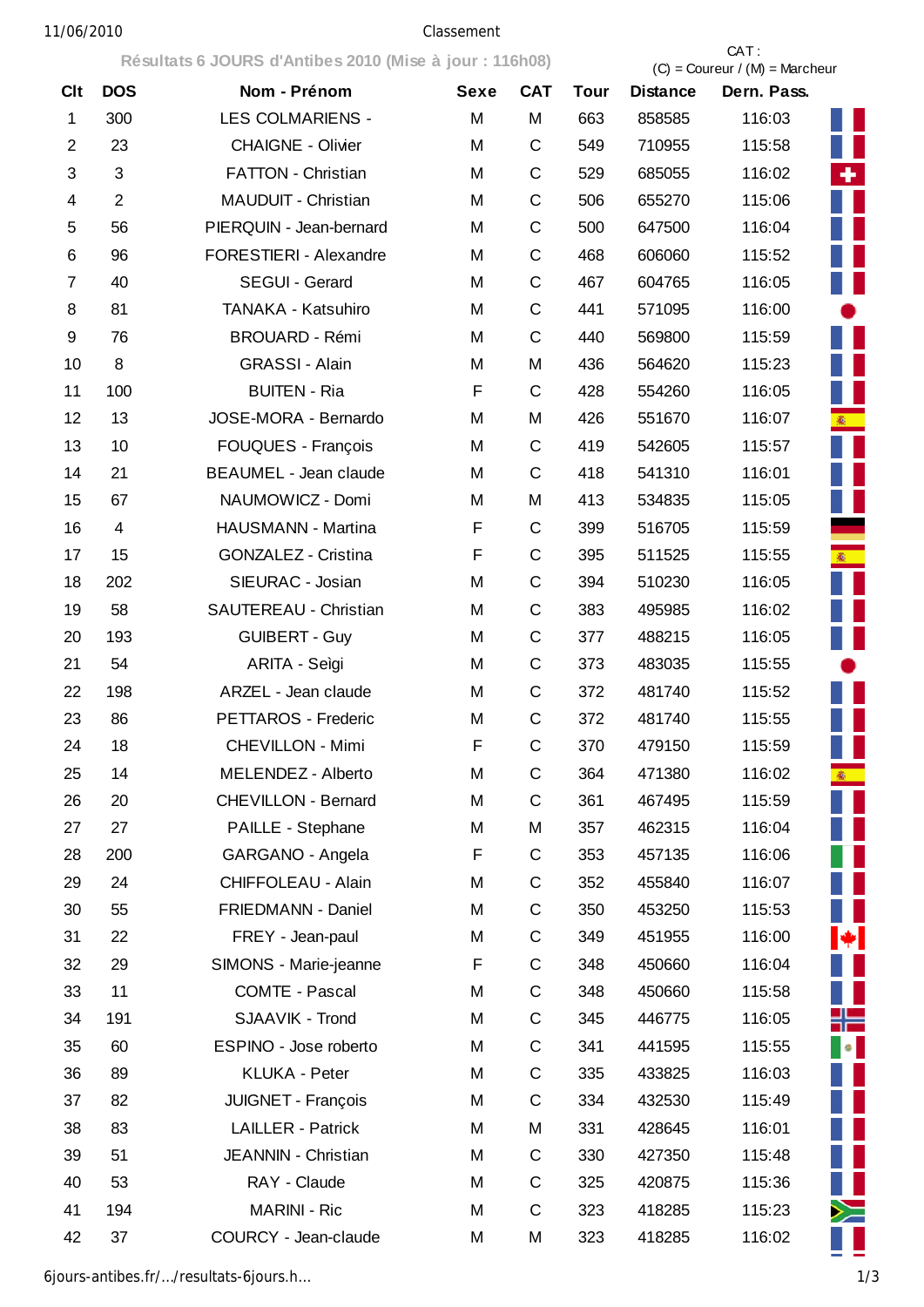| 11/06/2010 |     |                            | Classement |             |     |        |        |          |
|------------|-----|----------------------------|------------|-------------|-----|--------|--------|----------|
| 43         | 84  | <b>EMONIERE - Philippe</b> | M          | M           | 320 | 414400 | 116:05 |          |
| 44         | 195 | <b>WRIGHT - Eric</b>       | M          | $\mathsf C$ | 320 | 414400 | 115:23 | ╳═       |
| 45         | 45  | MARTINEZ - Alain           | M          | $\mathsf C$ | 320 | 414400 | 116:01 |          |
| 46         | 30  | ROY - Bernard              | M          | $\mathsf C$ | 319 | 413105 | 115:58 |          |
| 47         | 90  | <b>LEBRUN - Thierry</b>    | M          | M           | 318 | 411810 | 115:33 |          |
| 48         | 9   | PRUECKNER - Jaroslav       | M          | M           | 317 | 410515 | 116:01 |          |
| 49         | 19  | <b>DURAND - Stephane</b>   | M          | $\mathsf C$ | 315 | 407925 | 116:06 |          |
| 50         | 38  | VELLY - Christian          | M          | $\mathsf C$ | 314 | 406630 | 115:57 |          |
| 51         | 36  | VAN GEENE - Regina         | F          | $\mathsf C$ | 309 | 400155 | 115:59 |          |
| 52         | 28  | <b>ANDRADE - Chantal</b>   | F          | $\mathsf C$ | 309 | 400155 | 115:55 |          |
| 53         | 99  | CZUKOR - Zoltan            | M          | М           | 306 | 396270 | 115:56 |          |
| 54         | 62  | MARANZINA - Aldo           | M          | $\mathsf C$ | 306 | 396270 | 116:00 |          |
| 55         | 79  | <b>BEN</b> - Roger         | М          | $\mathsf C$ | 302 | 391090 | 116:00 |          |
| 56         | 74  | PANNIER - Josiane          | F          | M           | 301 | 389795 | 115:48 |          |
| 57         | 44  | VAN HIEL - Paul            | M          | $\mathsf C$ | 300 | 388500 | 115:31 |          |
| 58         | 92  | THIEBAULT - Jean           | M          | $\mathsf C$ | 300 | 388500 | 115:58 |          |
| 59         | 32  | <b>LESCURE - Frederic</b>  | M          | M           | 296 | 383320 | 116:06 |          |
| 60         | 91  | <b>SVENSSON - Christer</b> | M          | M           | 295 | 382025 | 114:46 |          |
| 61         | 48  | PRIOU - Michel             | M          | $\mathsf C$ | 295 | 382025 | 115:53 |          |
| 62         | 33  | <b>GIBOURG - Marc</b>      | M          | $\mathsf C$ | 285 | 369075 | 115:42 |          |
| 63         | 65  | <b>CARRIERE - André</b>    | M          | $\mathsf C$ | 281 | 363895 | 115:58 |          |
| 64         | 59  | CASPER - Alain             | M          | $\mathsf C$ | 281 | 363895 | 116:03 |          |
| 65         | 61  | LAFONT - Jeannick          | F          | $\mathsf C$ | 281 | 363895 | 115:45 |          |
| 66         | 73  | CODET - Gilbert            | M          | $\mathsf C$ | 272 | 352240 | 115:53 |          |
| 67         | 35  | <b>LANCHAS - Pascal</b>    | M          | $\mathsf C$ | 268 | 347060 | 115:59 |          |
| 68         | 16  | <b>MEURGUE - François</b>  | Μ          | $\mathsf C$ | 265 | 343175 | 116:02 |          |
| 69         | 196 | VALLE - Romain             | M          | $\mathsf C$ | 263 | 340585 | 116:01 |          |
| 70         | 49  | <b>CORNICHON - Laurent</b> | M          | C           | 260 | 336700 | 116:03 |          |
| 71         | 66  | DALPHIN - Daniel           | M          | M           | 260 | 336700 | 116:04 |          |
| 72         | 39  | JOLY - Jerome              | М          | $\mathsf C$ | 256 | 331520 | 113:55 |          |
| 73         | 34  | <b>TOUGNE - Chantal</b>    | F          | $\mathsf C$ | 255 | 330225 | 114:57 | ٠        |
| 74         | 17  | <b>BOUCHER - Alain</b>     | M          | $\mathsf C$ | 254 | 328930 | 116:04 |          |
| 75         | 98  | VAUCHEL - Daniel           | M          | $\mathsf C$ | 254 | 328930 | 115:59 |          |
| 76         | 80  | <b>LAVIGNE - Patrick</b>   | M          | $\mathsf C$ | 248 | 321160 | 115:59 |          |
| 77         | 63  | ZIMMERMANN - Walter        | M          | $\mathsf C$ | 247 | 319865 | 87:39  |          |
| 78         | 43  | <b>WANTIEZ - Patrick</b>   | M          | $\mathsf C$ | 244 | 315980 | 115:59 |          |
| 79         | 197 | DELASSAUX - Jacqueline     | F          | M           | 236 | 305620 | 115:56 |          |
| 80         | 46  | <b>ARMAND - Laurent</b>    | M          | $\mathsf C$ | 235 | 304325 | 115:36 |          |
| 81         | 42  | WANTIEZ - Viviane          | F          | $\mathsf C$ | 231 | 299145 | 115:58 |          |
| 82         | 75  | PANNIER PILLE - Magali     | F          | M           | 230 | 297850 | 116:02 |          |
| 83         | 97  | NYSTROM - K-g              | М          | $\mathsf C$ | 228 | 295260 | 116:00 |          |
| 84         | 12  | SEGUI - Santiago           | М          | M           | 227 | 293965 | 116:07 | <b>图</b> |
| 85         | 52  | RAY - Monique              | F          | $\mathsf C$ | 225 | 291375 | 115:54 |          |
| 86         | 88  | <b>GRIZARD - Philippe</b>  | М          | $\mathsf C$ | 224 | 290080 | 97:36  |          |

Ī